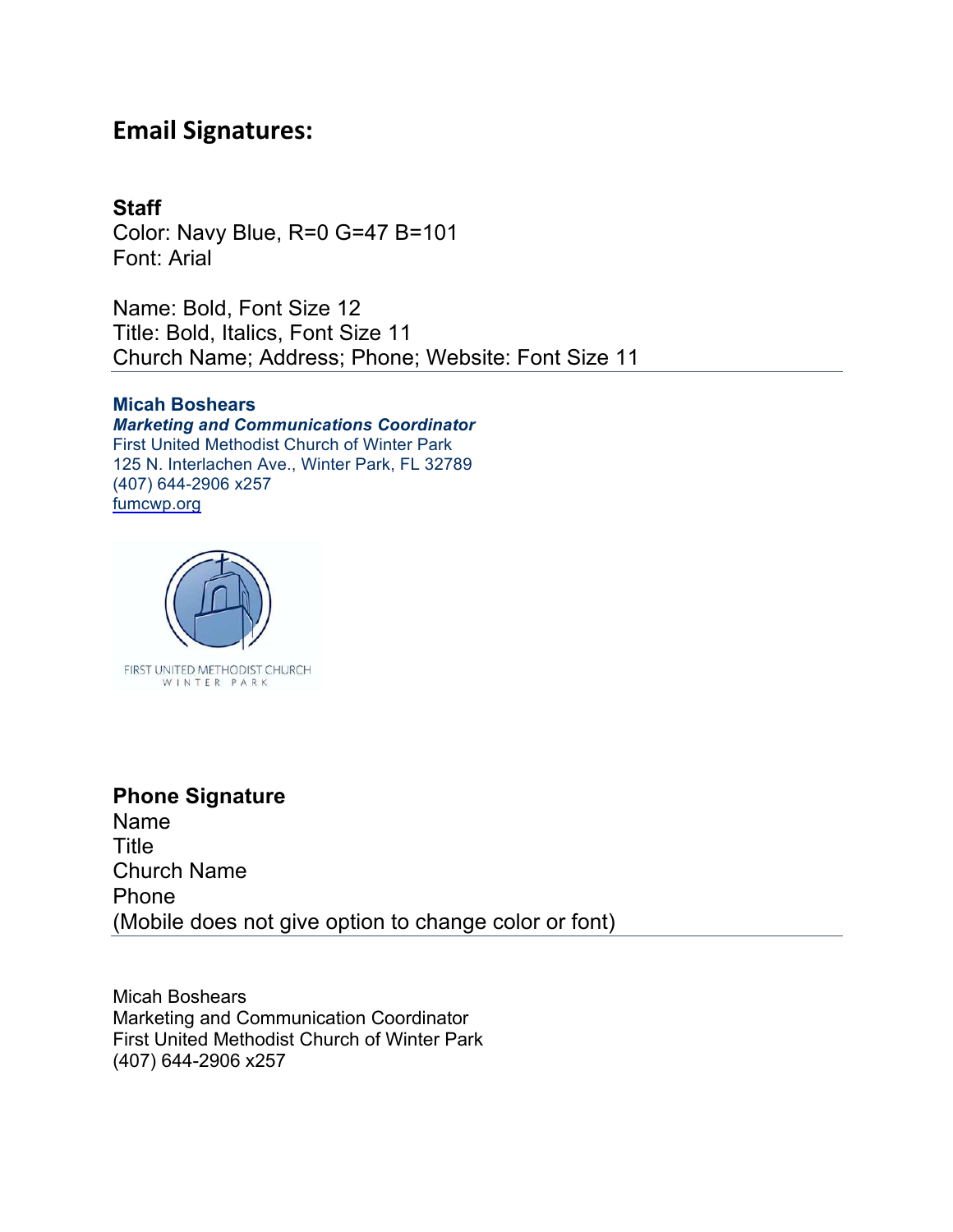#### **Replies and /Forwards:**

For replies and forwards you can use a simplified form of your signature. Please include name and title.

Color: Navy Blue, R=0 G=47 B=101 Font: Arial Name: Bold, Font Size 12 Title: Bold, Italics, Font Size 11

**Micah Boshears** *Marketing and Communications Coordinator*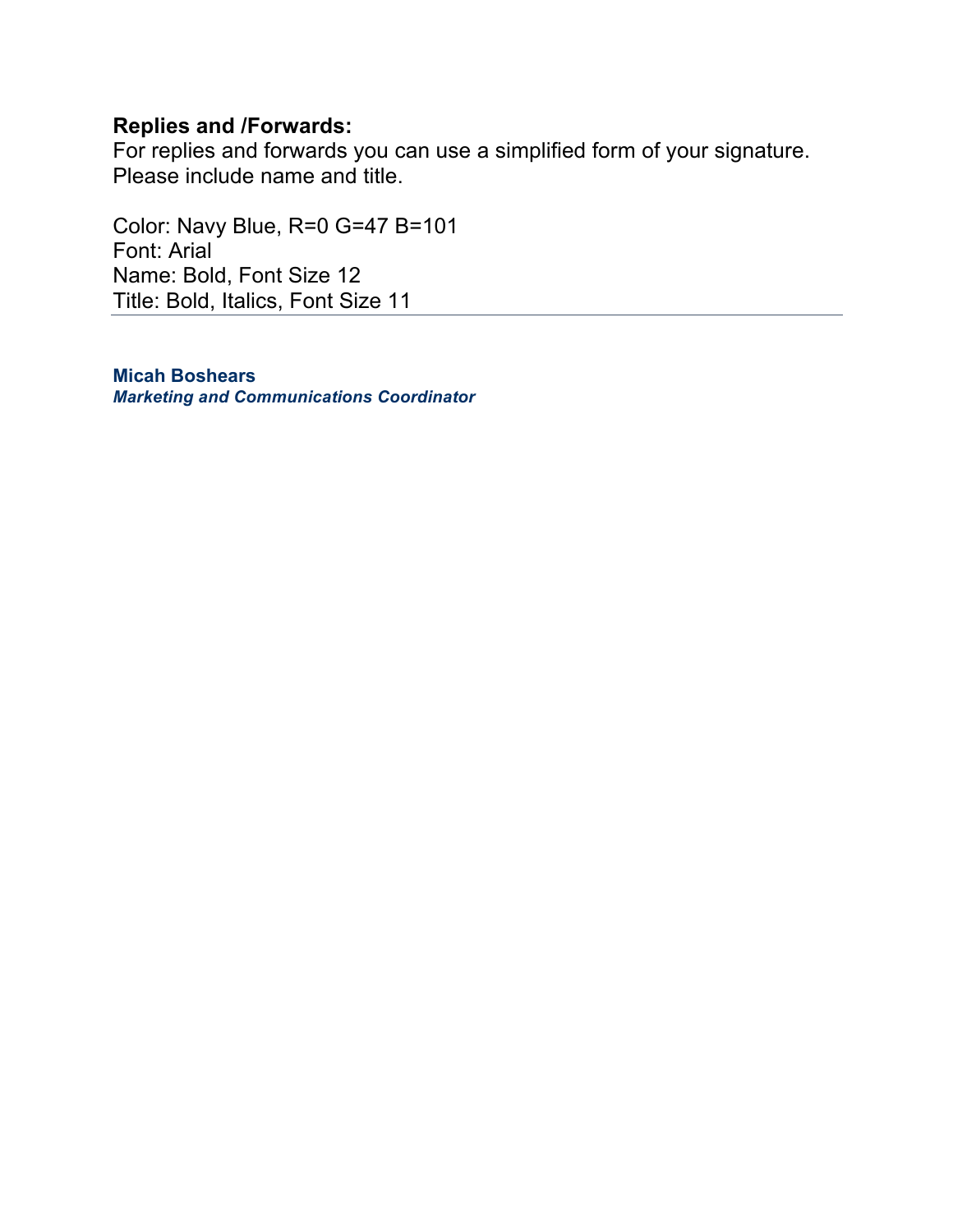#### **Laity**

Font: Arial Name: Bold, Font Size 12, Light Blue R=116 G= 154 B=199 Title: Bold, Italics, Font Size 11, Navy Blue R=0 G=47 B=101 Church Name; Address; Phone (bold P); Website: Font Size 11, Navy Blue R=0 G=47 B=101

**Liz Lovaglio**  *Communication Ambassador for Foundry Orlando*  First United Methodist Church of Winter Park 125 N. Interlachen Ave., Winter Park, FL 32789 **P:** (optional) fumcwp.org



## **Phone Signature** Name Title Church Name Phone (Mobile does not give option to change color or font)

Liz Lovaglio Communication Ambassador for Foundry Orlando First United Methodist Church of Winter Park (407) 644-2906 x257